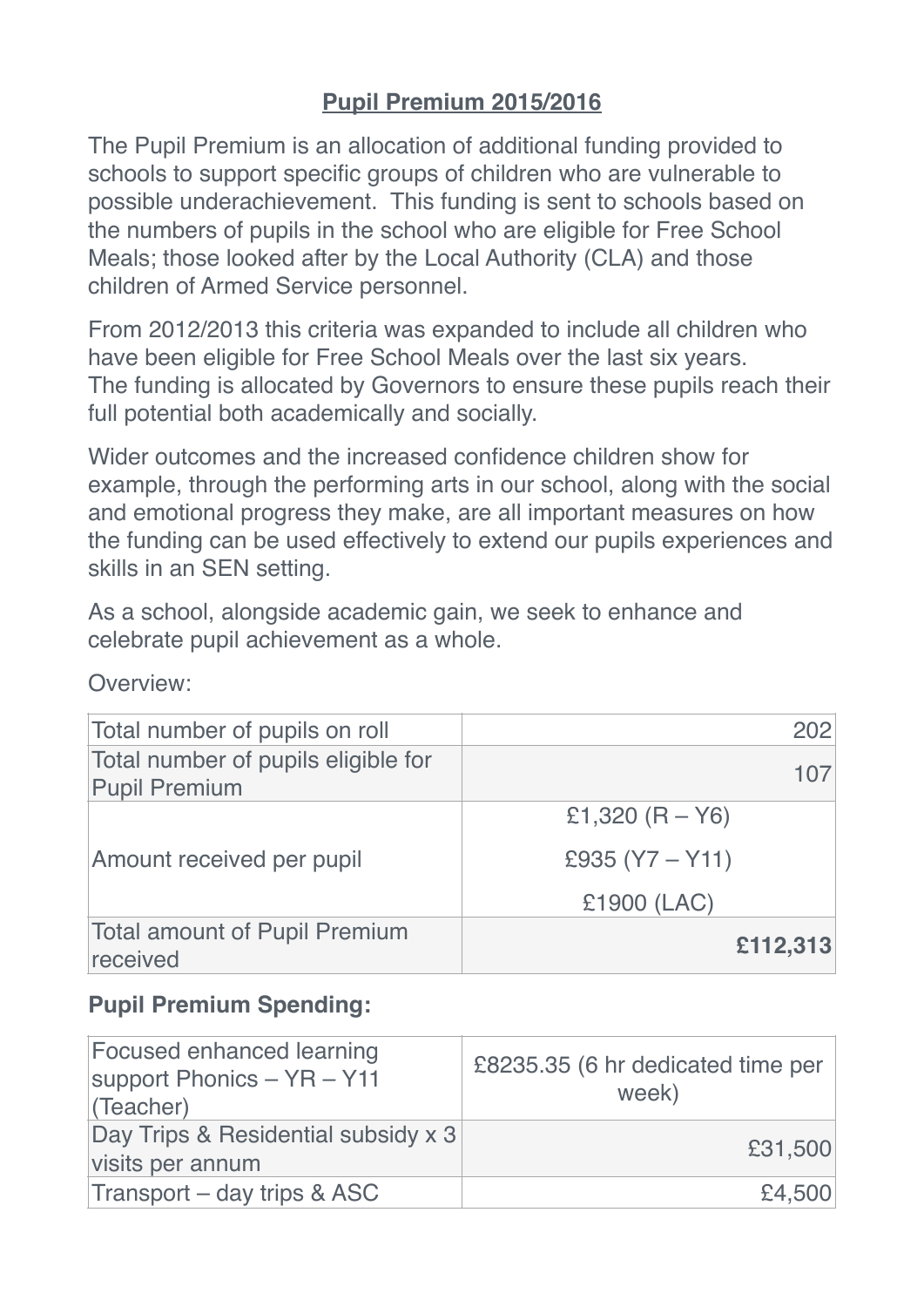| Extra curricular Clubs(free)/<br><b>Summer Scheme</b>    | £13,500                 |
|----------------------------------------------------------|-------------------------|
| <b>Subsidised School Meals</b>                           | £5,750                  |
| <b>External Services/SLT/Health Input</b>                | £16,500                 |
| <b>Expressive &amp; Performing Arts</b><br>Opportunities | £12,500                 |
| Learning mentor enhanced support                         | £15,775 (60% of salary) |
| <b>Targeted Rewards</b>                                  | £4,000                  |
| <b>ELSA Targeted Support (KS2)</b>                       | £2,000                  |
| <b>Total Expenditure</b>                                 | £114,260                |

### **2015-16 CASPA report for PP:-**

- 92% of pupils who are eligible for Pupil Premium are making expected or above expected progress in Maths
- 86% of pupils who are eligible for Pupil Premium are making expected or above expected progress in English

## **2015-16 CASPA report for FSM**:-

- 86% of FSM pupils are making expected or above expected progress in Maths
- 84% of FSM pupils are making expected or above expected progress in English

## **2015-16 CASPA report for CLA:-**

•

- 100% of CLA pupils are making expected or above expected progress in Maths
- 93% of CLA pupils are making expected or above expected progress in English

#### **CASPA (Comparison and Analysis of Special Pupil Attainment) data compares the school to 120 Local Authorities nationally**

**Examples of the impact of Pupil Premium intervention at Park Community Academy April 2015- March 16**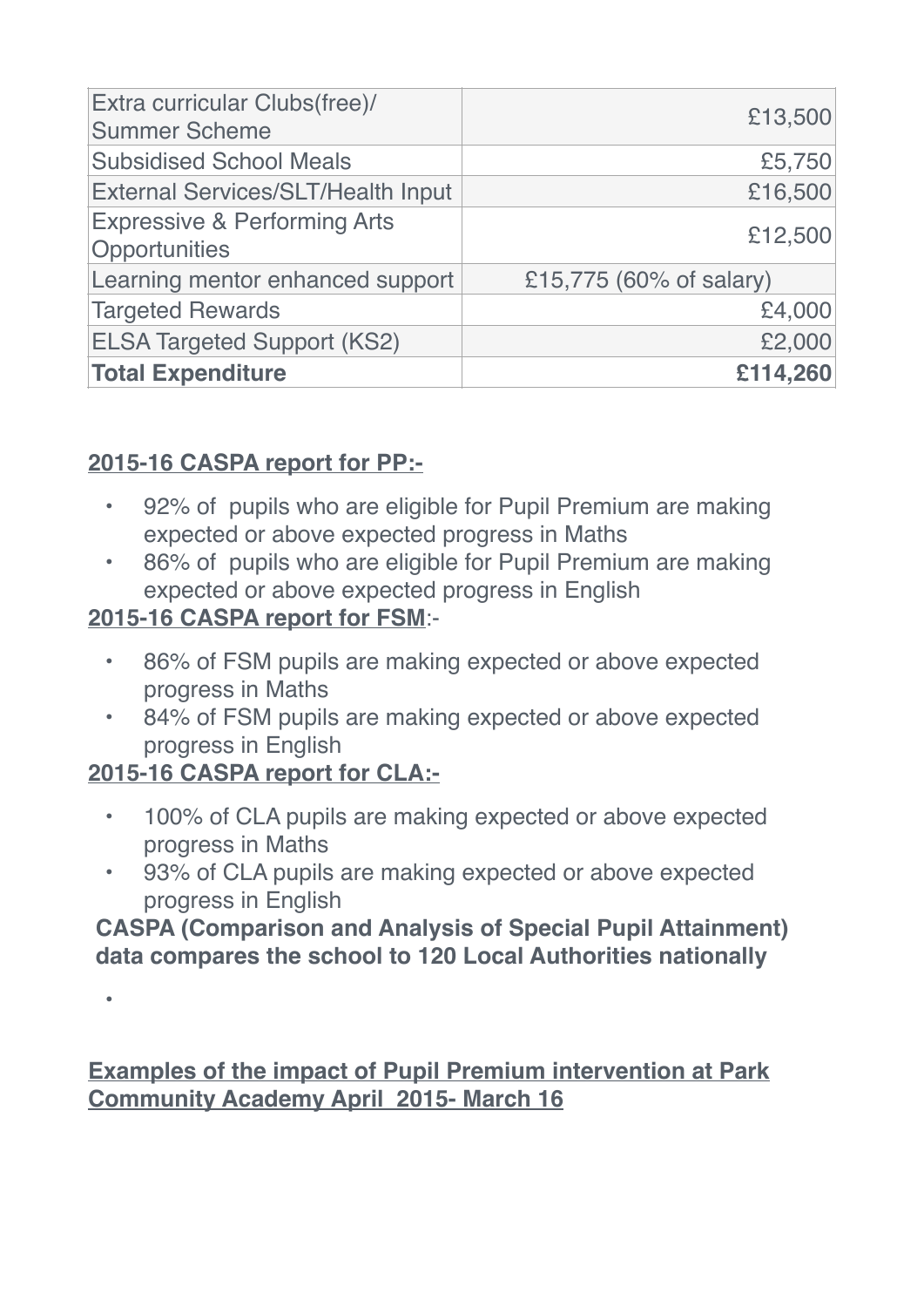|                        | Each class are spilt into phonics ability groups and<br>learn a different sound each week. This is<br>complimented with activities that develop handwriting,<br>phonological awareness and spelling. One of the key<br>stage 4 classes who receives specialist teaching is<br>concentrating on spelling. They focus on a sound each<br>week, research using IPad or dictionaries words that<br>contain that sound (including meaning) and follow with<br>a multisensory spelling technique. |
|------------------------|---------------------------------------------------------------------------------------------------------------------------------------------------------------------------------------------------------------------------------------------------------------------------------------------------------------------------------------------------------------------------------------------------------------------------------------------------------------------------------------------|
| Focused<br>enhanced    | 87.5 % of the key stage three pupils who received<br>phonics teaching from the specialist teacher made<br>progress on their phonics assessment since<br>September.                                                                                                                                                                                                                                                                                                                          |
| learning<br>support    | Of all the children who receive pupil premium and<br>specialist phonics teaching 81% have made progress<br>Phonics – $YR -  $ since September.                                                                                                                                                                                                                                                                                                                                              |
| Y11 (Teacher)<br>£8235 | 12 pupils who receive pupil premium have made<br>1-10% progress since September.                                                                                                                                                                                                                                                                                                                                                                                                            |
|                        | 2 pupils who receive pupil premium have made 10 -<br>20% progress since September.                                                                                                                                                                                                                                                                                                                                                                                                          |
|                        | 4 pupils who receive pupil premium have made more<br>than 20% progress since September.                                                                                                                                                                                                                                                                                                                                                                                                     |
|                        | Feedback from class SSA's is that pupils are using<br>phonics to help then read and spell more often and in<br>general are more confident with their letter sounds.<br>One SSA said 'I can actually see a difference, its great'.<br>Another SSA noticed a dramatic difference in one<br>child's handwriting who receives pupil premium.                                                                                                                                                    |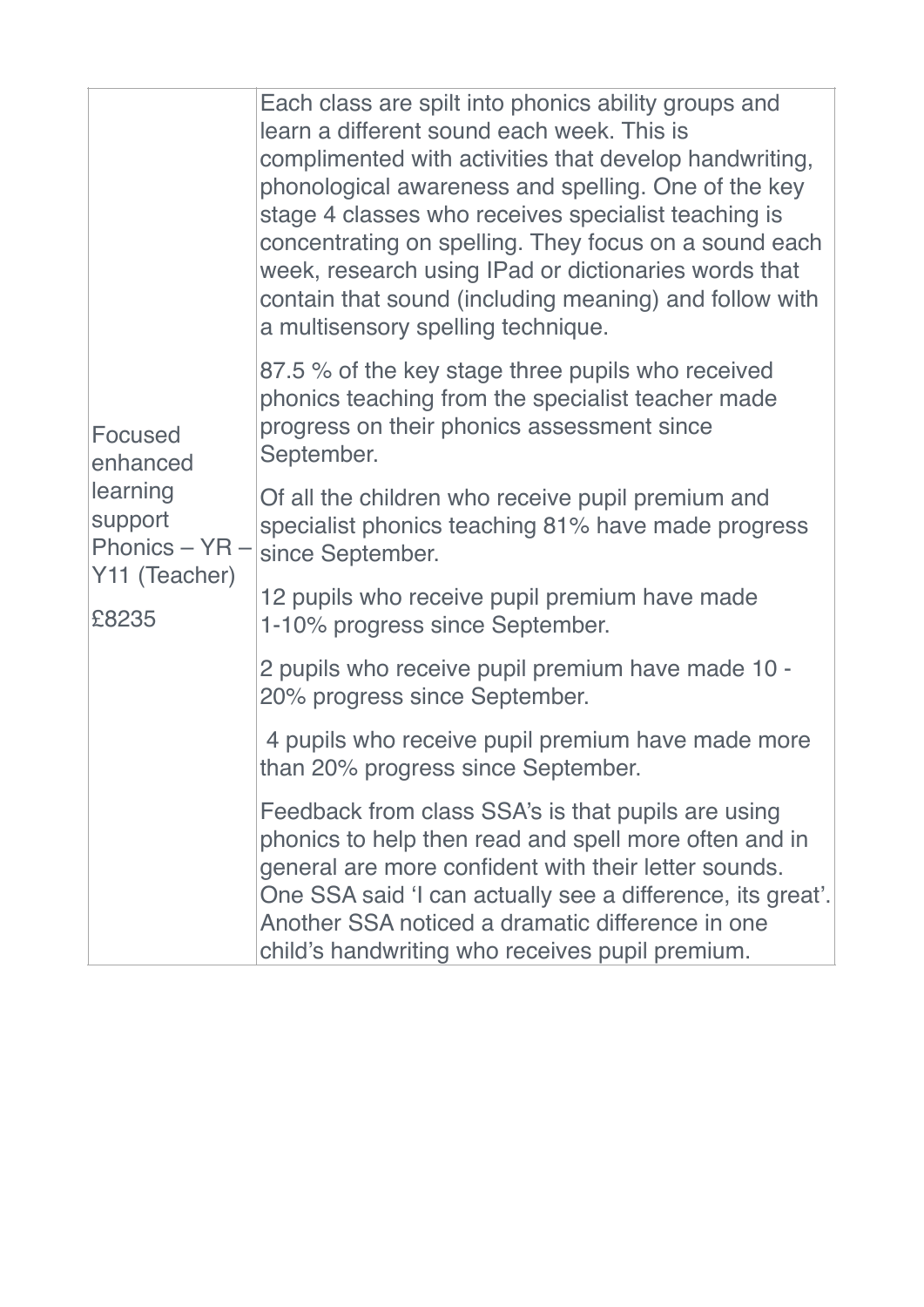|                                           | 37% of the children who went to Tower Wood in June                                                                                                                                                                                                                                                                                                          |
|-------------------------------------------|-------------------------------------------------------------------------------------------------------------------------------------------------------------------------------------------------------------------------------------------------------------------------------------------------------------------------------------------------------------|
|                                           | 2015 were in receipt of pupil premium.                                                                                                                                                                                                                                                                                                                      |
|                                           | 88% of the children who attended the September 2015<br>trip to London were in receipt of Pupil Premium                                                                                                                                                                                                                                                      |
|                                           | 47 % of the children who are going to Bendrigg in<br>February 2016 are in receipt of pupil premium.                                                                                                                                                                                                                                                         |
| <b>Residential</b><br>subsidy x 4         | 36% of the pupils attending the yr 12 residential are in<br>receipt of pupil premium                                                                                                                                                                                                                                                                        |
| visits per<br>annum<br>£31,500            | Feedback from parents has identified the positive<br>impact of residentials on their children's independence<br>and self-confidence.                                                                                                                                                                                                                        |
|                                           | "the children really learn from this trip"                                                                                                                                                                                                                                                                                                                  |
|                                           | "My child has developed independence and made new<br>friendships"                                                                                                                                                                                                                                                                                           |
|                                           | "My daughter gained confidence, the ability to travel<br>on different transport, fun times with friends and more<br>independence"                                                                                                                                                                                                                           |
| Transport- day<br>trips & ASC<br>£4,500   | 1 child currently accesses free transport home from<br>school following after school club. Without this service<br>this pupil premium child would be unable to benefit<br>from the range of after school clubs available at PCA.<br>75% of the band members who are transported to and<br>from Basso on a Tuesday night are in receipt of Pupil<br>Premium. |
|                                           | 53% of pupils who attend our after school clubs are in<br>receipt of Pupil Premium                                                                                                                                                                                                                                                                          |
| Extra-curricular<br>Clubs(free)/          | 64% of the pupils who attended our Summer Scheme<br>in July 2014 were in receipt of Pupil Premium                                                                                                                                                                                                                                                           |
| <b>Summer</b><br><b>Scheme</b><br>£13,500 | These activities allow the pupils to learn new skills,<br>consolidate old skills and take part in a range of new<br>experiences in a more relaxed and social setting. It<br>allows pupils to begin to build relationships with each<br>other without the direct intervention of adults.                                                                     |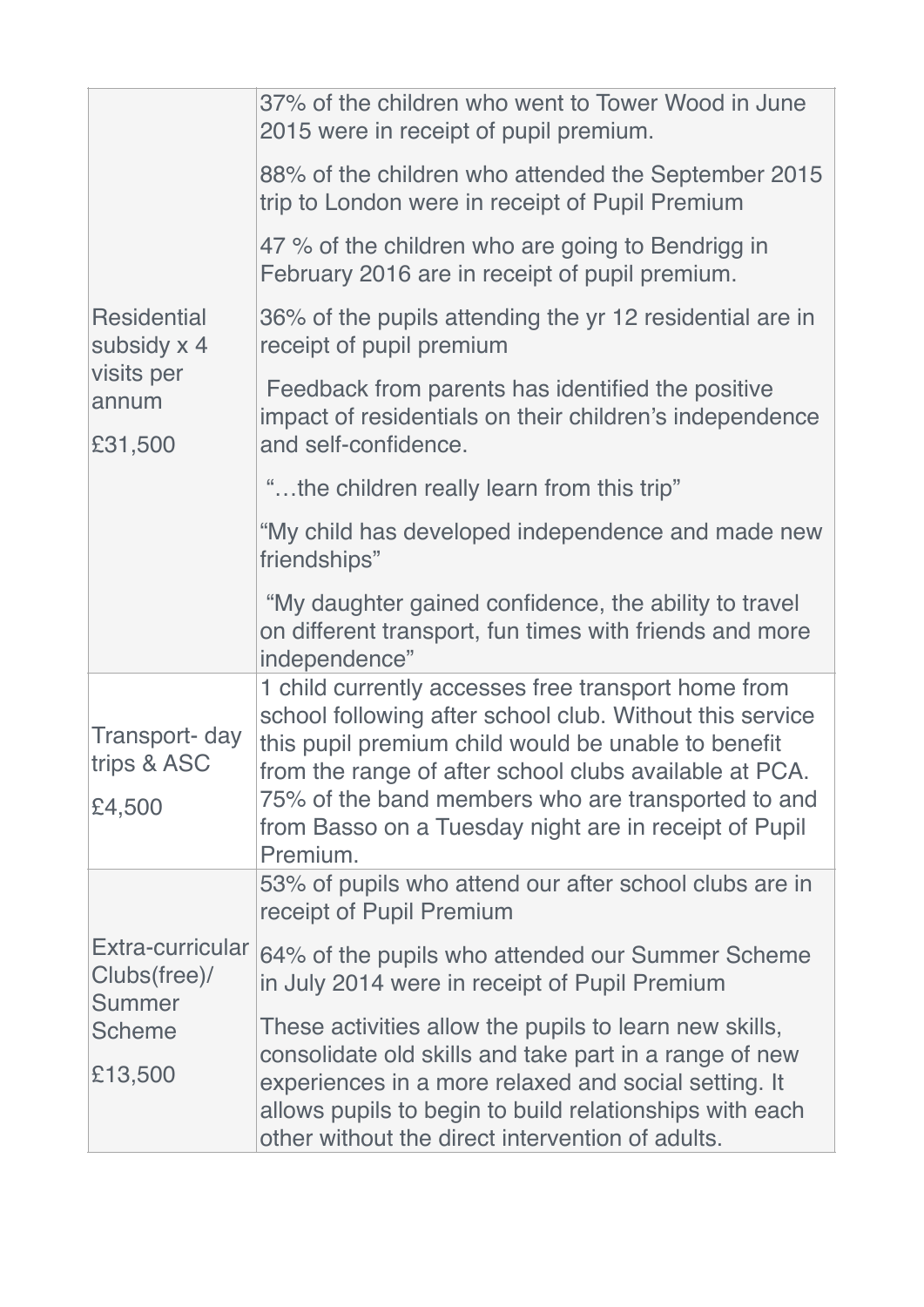| Subsidised          | PCA take up of FSM for pupil premium eligible children<br>has always been above average over the last 3 years. |
|---------------------|----------------------------------------------------------------------------------------------------------------|
| <b>School Meals</b> | 2013/14-68%                                                                                                    |
| £5,750              | $2014/15 - 84%$                                                                                                |
|                     | 2015/16-48%                                                                                                    |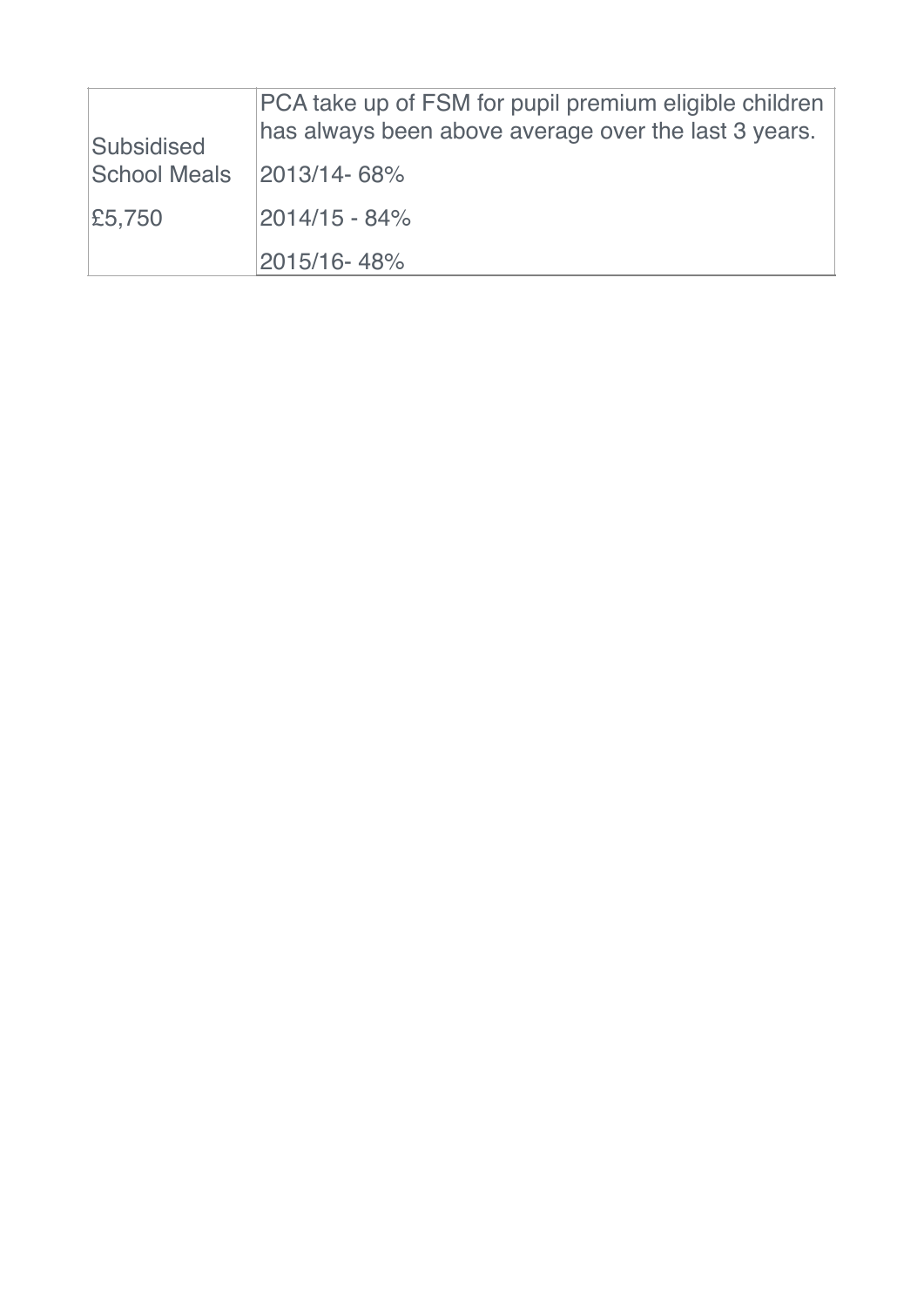|                                  | <b>EXTERNAL SERVICES (Outside Agencies)-</b>                                                                                                                                                                                                                                                                                                                                                                                                                                                                                                                                                                                                                                                 |  |  |
|----------------------------------|----------------------------------------------------------------------------------------------------------------------------------------------------------------------------------------------------------------------------------------------------------------------------------------------------------------------------------------------------------------------------------------------------------------------------------------------------------------------------------------------------------------------------------------------------------------------------------------------------------------------------------------------------------------------------------------------|--|--|
|                                  | Additional support is provided from professionals<br>outside of the school setting to enable the children to<br>achieve success. At PCA we work closely with<br>colleagues from outside agencies and services to<br>support the needs of children in school. These include                                                                                                                                                                                                                                                                                                                                                                                                                   |  |  |
|                                  | <b>Educational Psychologist Service</b><br><b>Blackpool SEND Communication Language</b><br><b>Autism Support Team</b><br><b>Speech and Language Therapists</b><br><b>Physiotherapists and Occupational Therapists</b><br><b>Childhood and Adolescence Mental Health</b><br><b>Services-CAMHS</b><br><b>Hearing Impaired Service, Visually Impaired</b><br>$\bullet$<br>Service;<br>Education Welfare Service (attendance);<br>$\bullet$ .<br><b>Parent Partnership Service</b><br>$\bullet$ .<br>Health/Social services including the School Nurse<br>$\bullet$<br>Service, Specialist Consultant; General<br>Practitioner; Paediatricians, Social Services.<br>The impact of this includes: |  |  |
|                                  | Early identification of any issues and intervention,<br>$\bullet$<br>easier or quicker access to services or expertise<br>Improved achievement in education and better<br>engagement in education<br>Better support for parents and the family's needs<br>addressed more appropriately.<br>Better quality services and the reduced need for<br>longer-term or more specialist services.                                                                                                                                                                                                                                                                                                      |  |  |
|                                  | At Park CA the biggest external support is provided by<br><b>SALT-</b>                                                                                                                                                                                                                                                                                                                                                                                                                                                                                                                                                                                                                       |  |  |
|                                  | 152/204 - (74%) pupils currently have SALT in part 3/<br>Section F of statement/EHC Plan.                                                                                                                                                                                                                                                                                                                                                                                                                                                                                                                                                                                                    |  |  |
| <b>External</b><br>Services/SLT/ | 132/152 pupils currently have identified SALT provision                                                                                                                                                                                                                                                                                                                                                                                                                                                                                                                                                                                                                                      |  |  |
| <b>Health Input</b>              | Currently 66 % (53/80) of pupils entitled to pupil<br><u>nramium hava CAIT nraviaian in thair atatamant/</u>                                                                                                                                                                                                                                                                                                                                                                                                                                                                                                                                                                                 |  |  |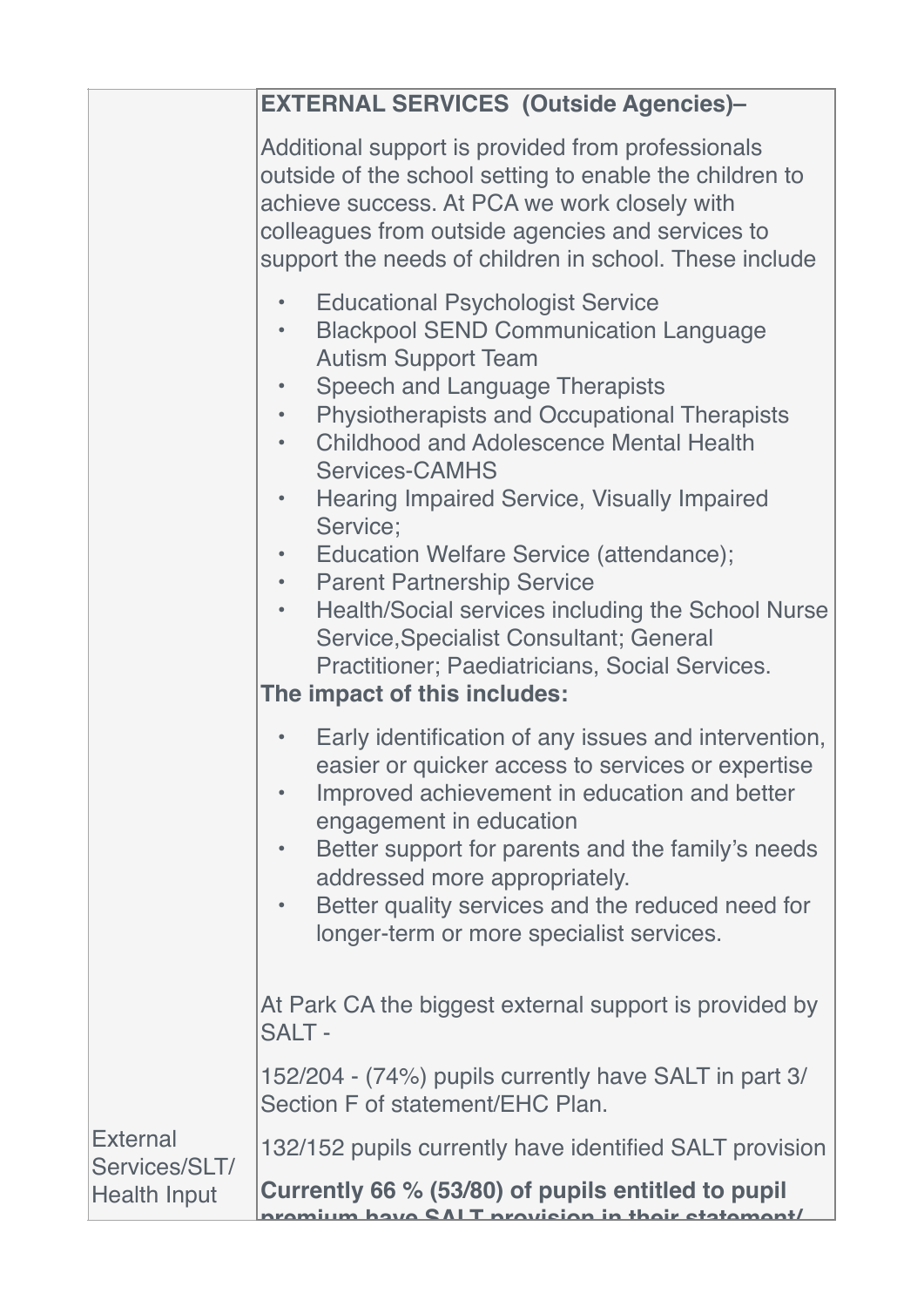| Expressive &<br><b>Performing Arts</b><br>Opportunities<br>£12,500 | Pupil premium funding continues to provide pupils at<br>PCA with the opportunity to take part in a wide range of<br>expressive and performing arts activities. The school<br>band and choir regularly perform in school and to the<br>wider community. They have performed at events such<br>as Hardraw Scar Music Festival, Schools Alive and the<br>Penwortham Music Festival. The school employs three<br>additional peripatetic teachers to help support the<br>pupils with their music skills. All the pupils in Key Stage<br>3 had the opportunity to take part in the Blackpool's<br>Dance Festival, which takes place at the world famous<br>tower ballroom. All the pupils that took part in the event<br>looked fantastic in the costumes provided by the<br>school. All the pupils in the primary department of the<br>school participated in this year's nativity play. Pupil<br>premium money was used to help fund filming and<br>editing the event to a high standard, props and<br>costumes and for the staging of the play. Similarly<br>pupils in Key Stage 3 and year 10 took part in the<br>Summer production, which included an evening<br>performance to parents. Both plays were great events<br>and highly successful. Outside agencies and groups<br>continue to support extra-curricular activities within the<br>arts. One example of this was when pupils in the sixth<br>form worked collaboratively with a local dance group<br>linked to the Grand theatre. The year 9 residential to<br>London was once again a massive success with<br>parents and pupils commenting on the wonderful<br>opportunity the trip gave to the pupils to develop their<br>personal, social and independence skills. At PCA we<br>feel very strongly that whilst the impact of our<br>investment in the Performing Arts is not always<br>measurable through B squared and CASPA, the<br>progress that the pupils make in terms of self-<br>confidence, self-esteem and independence are at<br>times immeasurable! |
|--------------------------------------------------------------------|------------------------------------------------------------------------------------------------------------------------------------------------------------------------------------------------------------------------------------------------------------------------------------------------------------------------------------------------------------------------------------------------------------------------------------------------------------------------------------------------------------------------------------------------------------------------------------------------------------------------------------------------------------------------------------------------------------------------------------------------------------------------------------------------------------------------------------------------------------------------------------------------------------------------------------------------------------------------------------------------------------------------------------------------------------------------------------------------------------------------------------------------------------------------------------------------------------------------------------------------------------------------------------------------------------------------------------------------------------------------------------------------------------------------------------------------------------------------------------------------------------------------------------------------------------------------------------------------------------------------------------------------------------------------------------------------------------------------------------------------------------------------------------------------------------------------------------------------------------------------------------------------------------------------------------------------------------------------------------------------------------------------------|
|--------------------------------------------------------------------|------------------------------------------------------------------------------------------------------------------------------------------------------------------------------------------------------------------------------------------------------------------------------------------------------------------------------------------------------------------------------------------------------------------------------------------------------------------------------------------------------------------------------------------------------------------------------------------------------------------------------------------------------------------------------------------------------------------------------------------------------------------------------------------------------------------------------------------------------------------------------------------------------------------------------------------------------------------------------------------------------------------------------------------------------------------------------------------------------------------------------------------------------------------------------------------------------------------------------------------------------------------------------------------------------------------------------------------------------------------------------------------------------------------------------------------------------------------------------------------------------------------------------------------------------------------------------------------------------------------------------------------------------------------------------------------------------------------------------------------------------------------------------------------------------------------------------------------------------------------------------------------------------------------------------------------------------------------------------------------------------------------------------|